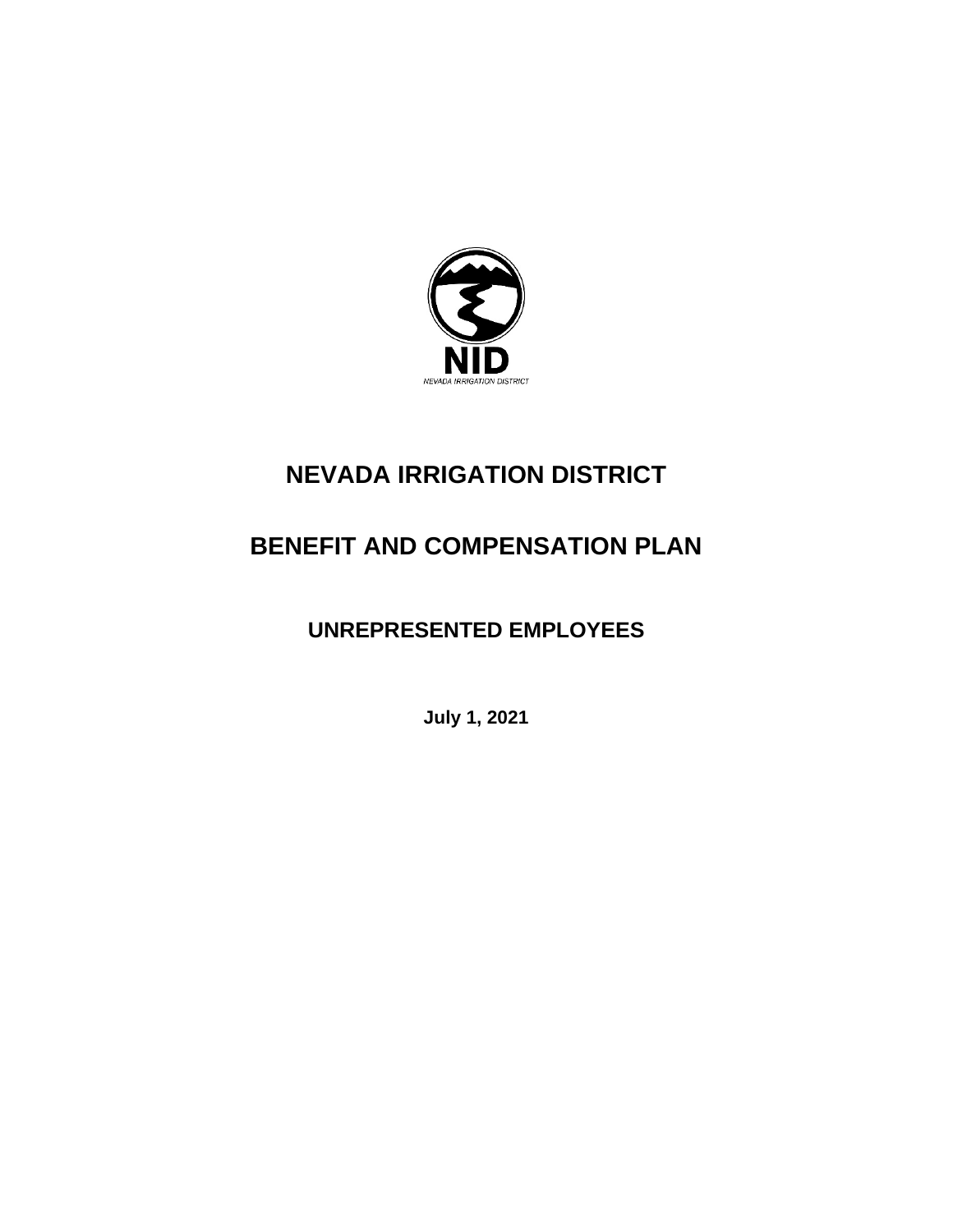# **Table of Contents**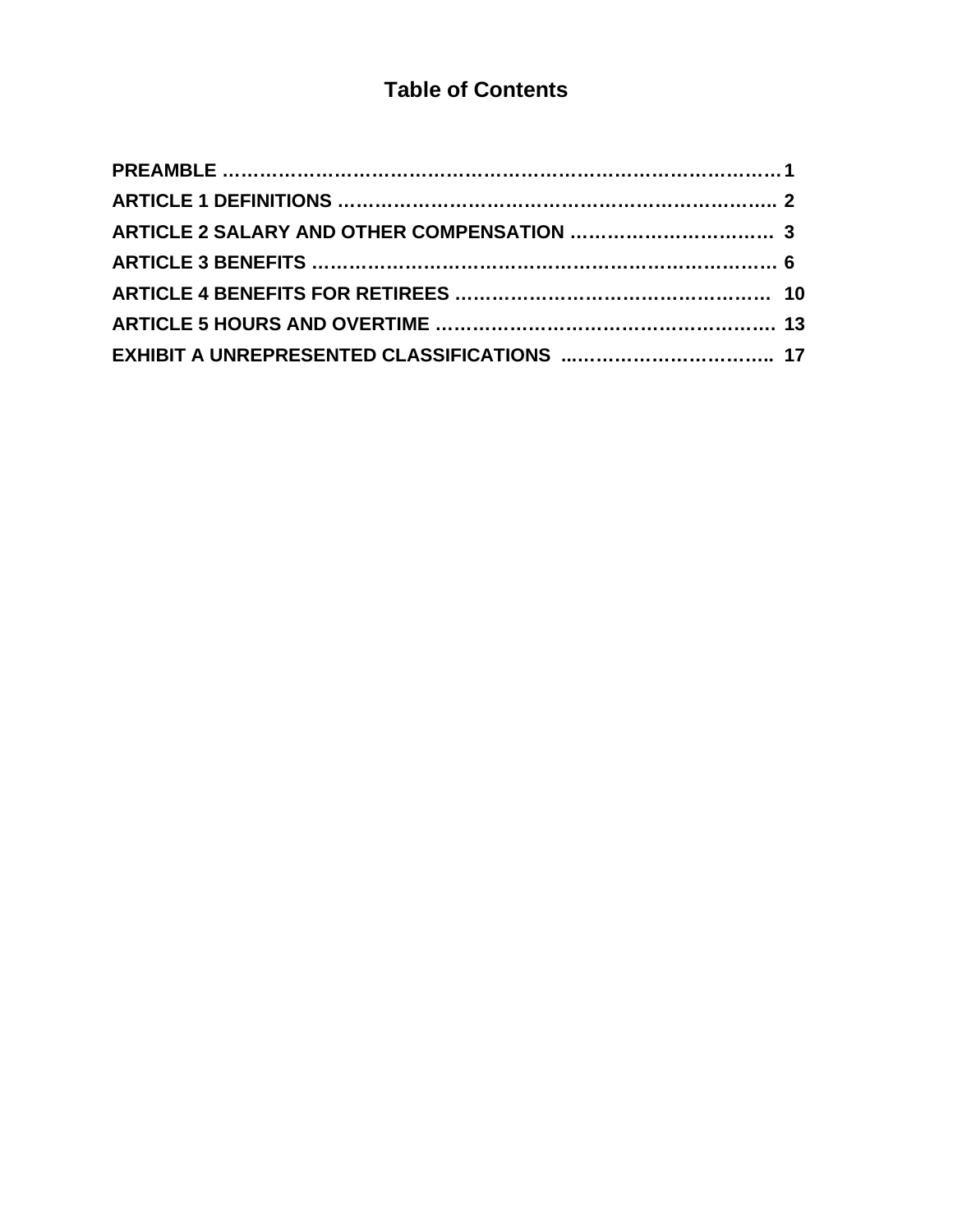#### BENEFIT AND COMPENSATION PLAN

#### **PREAMBLE**

- 1. The NEVADA IRRIGATION DISTRICT (District) is a public agency formed and existing under the laws of the State of California (Water Code, Division 11).
- 2. This document, and the policies stated in it, constitutes a description of the compensation, as well as other terms and conditions of employment, for unrepresented employees (except managers). This document does not create a binding agreement between the District and the employees. It is simply a statement of policy subject to change or modification at any time and at the sole discretion of the Board of Directors.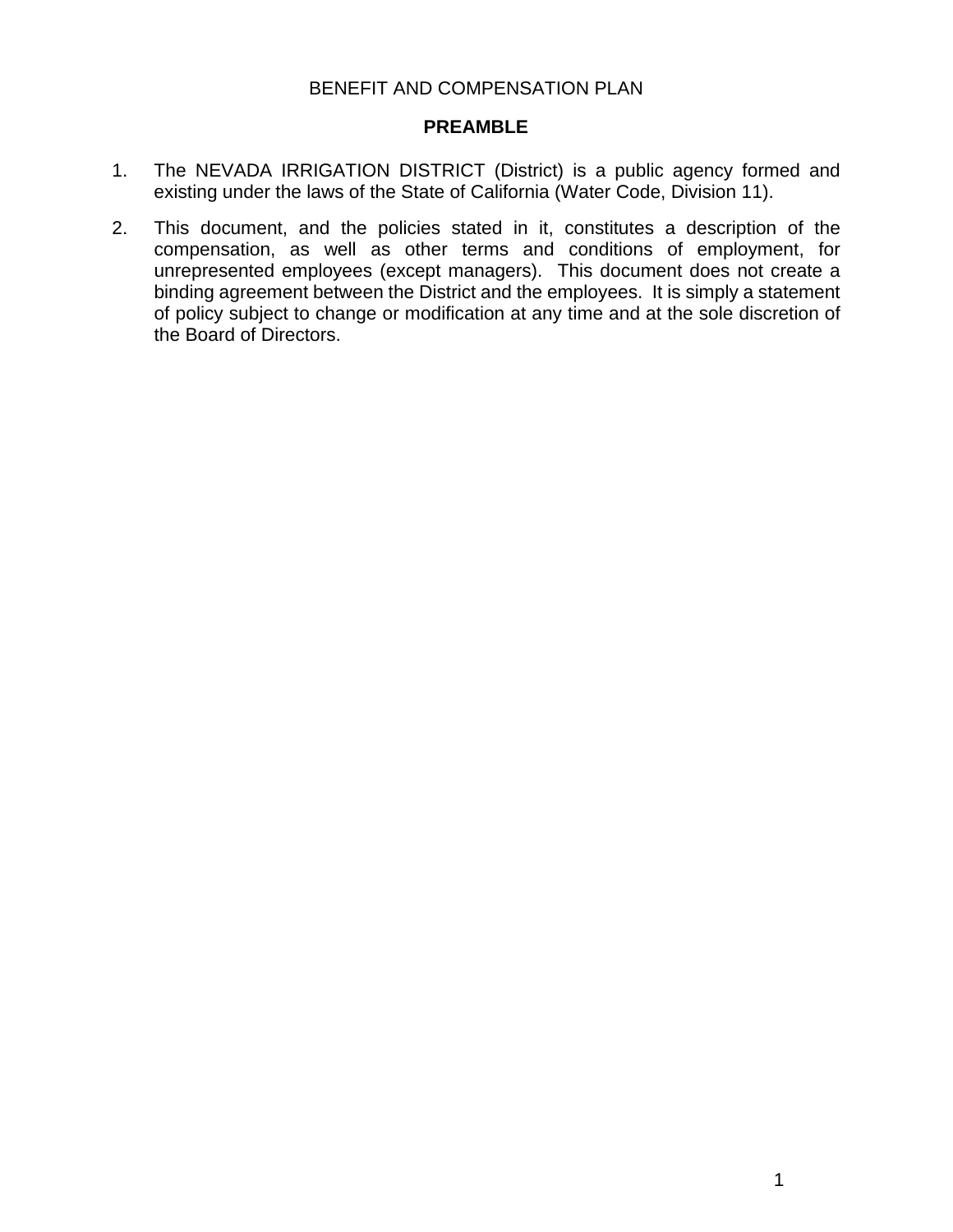## **DEFINITIONS**

- 1. "Class" or "Classification". A position or group of positions that are sufficiently similar in duties, authority, responsibility, and qualifications to warrant combining them under the same job title.
- 2. "Position": A group of duties and responsibilities assigned and delegated by competent authority and requiring the employment of one person on either a fulltime or part-time basis. A position may be occupied or vacant.
- 3. A "Probationary Employee" is an employee who has not completed their probationary period and fills a regularly established classification.
- 4. "Promotion" is defined as the movement of an employee from one regularly established classification to another regularly established classification that has a higher maximum base rate of pay.
- 5. A "Regular Employee" is an employee who has completed their probationary period and fills a regularly established classification.
- 6. A "Regular Part‐time Employee" is an employee who is hired by the District to fill a regularly established classification that warrants year‐round employment at no more than thirty (30) hours per week and no less than twenty (20) hours per week.
- 7. A "Temporary Worker" is defined as an employee who is hired on a temporary basis to perform seasonal work and/or work on special projects. A temporary employee may work in a regularly established classification for certain reasons, such as:
	- a. Extended leaves of absence of regular employees.
	- b. Vacancies due to promotions, transfers, recruitment, or re‐organization of a department.
	- c. Short‐term Work Load Requirements: Temporary Workers working in a regularly established classification governed by this MOU can be in place for up to twelve (12) consecutive months. The District may extend the term of a Temporary Worker for an additional six (6) months. If the District anticipates that a Temporary Worker's term may be extended beyond 12 months, the District will provide the Union with a brief written explanation for the extension.
- 8. "Transfer" means either: (a) the movement of an employee from one position in a regularly established classification to another position in the same classification; or (b) the movement of an employee from a position in a regularly established classification to a position in another regularly established classification that is comparable or the same in salary range and qualifications.
- 9. A "Confidential Employee" are considered those employees who participate in the day to day activities that are intertwined with personal knowledge of employees, processing sensitive information relating to employee/dependent medical needs, payroll specifics, dealings with closed Board sessions, court cases, and other sensitive information either received or transmitted to others on a daily basis. Employees in these classifications as well as new employees filling positions in these classifications will be trained in their confidential responsibilities by the Human Resources Manager or designate.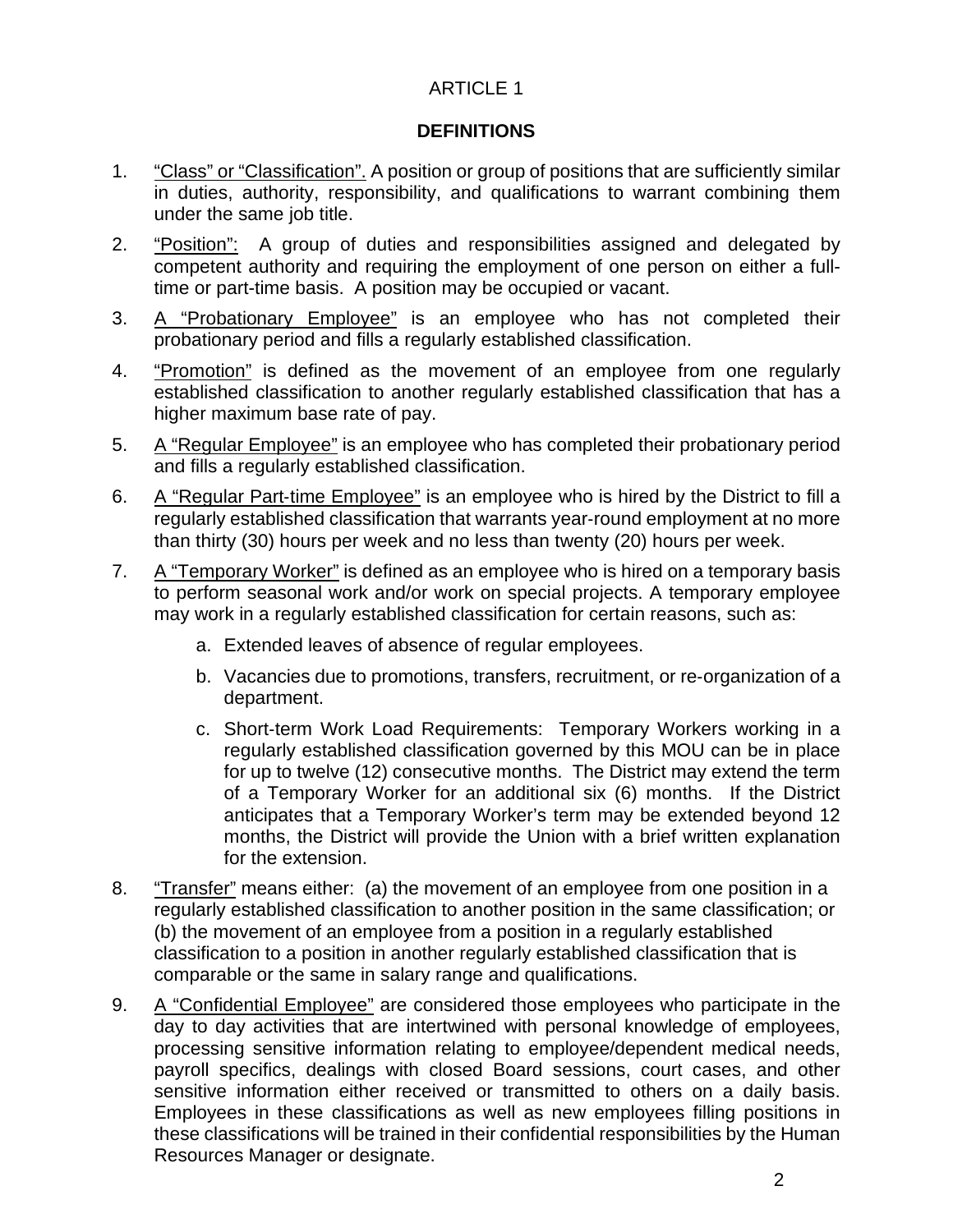See Exhibit A for confidential employee classifications.

- 10. An "Exempt Employee" are considered those employees whose duties and responsibilities has a level of decision making authority that is [exempt](http://humanresources.about.com/od/glossaryf/a/flsa.htm) from the overtime provisions of the Fair Labor Standards Act (FLSA) and are considered to be exempt for purposes of overtime work. The personnel occupying these classifications are responsible for the completion of the work assigned, without regard to overtime. Every effort should be made, however, to limit the amount of hours worked by these individuals to forty (40) hours a week. See Exhibit A for exempt employee classifications.
- 11. Flextime: With the prior approval of the Department Manager, non-exempt employees may take personal time off during the workday and such time may be made up by working an equivalent number of hours outside the normal workday during the course of the same workweek. Such hours will not be considered overtime.
- 12. Full Time Employment: All regular employees will receive full time employment for each workweek employed, provided they report to duty in accordance with the policy, terms and conditions established by the District, and are capable of performing their work. This is not to be interpreted that the District does not have the right to layoff or release employees on account of lack of work or other valid reason.
- 13. An Annuitant is one who receives a sum of money payable yearly or at other regular intervals.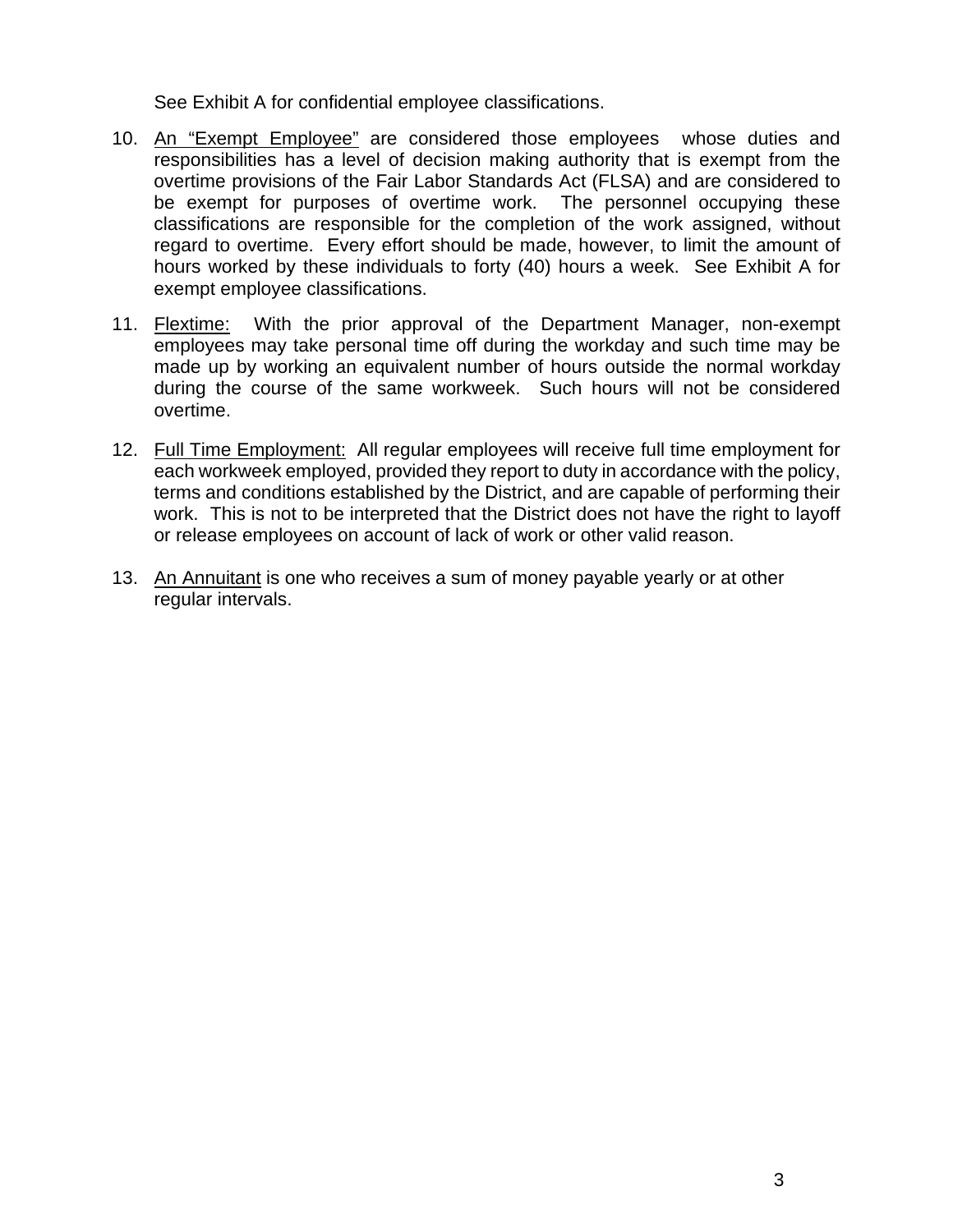#### **SALARY AND OTHER COMPENSATION**

- 1. Job Classifications and Wage Rates: Job Classifications and Wage Rates are established and/or amended by the District and adopted by the Board of Directors. A list of all classifications and applicable wage rates (Wage Schedule) is maintained on the District's web site.
- 2. Establishment and Revision of Classifications: The District will from time to time establish new and/or revise existing classifications and/or wage rates due to changes in operations or requirements as determined by the District.
- 3. Performance Evaluations: All regular employees who have completed their probationary period should be evaluated in writing once every twelve (12) months. In addition, an employee may also be evaluated at any time at the discretion of the department head, or when the performance of the employee has been rated at or below the "Improvement Needed" level on the most recent evaluation.

Performance evaluations are expected to be conducted using the form prescribed by the Human Resources Department. Where an employee has worked under several supervisors, each supervisor should contribute to the evaluation.

Each performance evaluation shall be discussed with the employee. The employee shall sign the report as a means of acknowledging its content. Such signature shall not necessarily mean the employee agrees in total with the contents of the evaluation report. After the evaluation has been completed and signed, a copy shall be given to the employee and the supervisor. In addition, a copy is to be filed with the Human Resources Department.

An employee who receives an overall performance rating of less than meets minimum requirements should be rated at a more frequent interval. An employee who receives an overall rating of less than meets minimum requirements shall not be eligible for any salary step advancement or to participate in any promotional examinations until at least an overall meets minimum requirements rating has been established.

Employees may attach a reasonable amount of rebuttal material to any evaluation with which they disagree. Written statements in response to an evaluation must be submitted within fourteen (14) days of when the evaluation is provided to the employee in order to be included with the evaluation in the employee's personnel file. Evaluations are not subject to any form of appeal or grievance.

#### 4. Work Out of Classification:

a) When an employee is temporarily assigned to work in a supervisory role for a minimum of forty (40) consecutive hours, the employee will be paid at not less than the minimum rate established for the higher classification, or at one (1) step above their current rate of pay, whichever is greater, for each day so worked. Generally, employees required to assume supervisory responsibilities will be assigned such responsibilities for at least forty (40) consecutive hours, however the Department Manager may authorize less hours depending on the specific situation.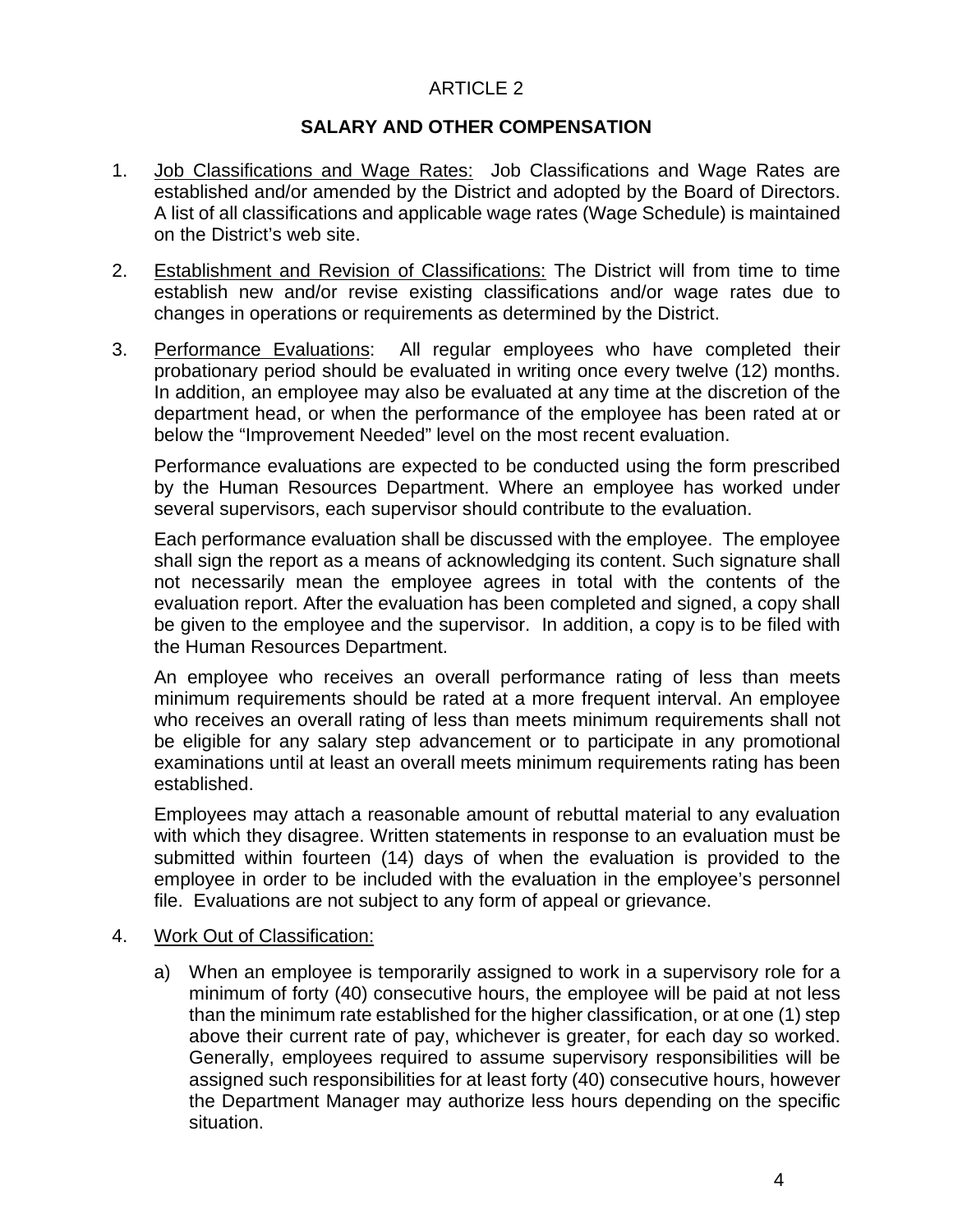When an employee is temporarily assigned to work in a classification that is not a supervisory role but is higher than their regular classification for work performed for four (4) hours or more in any one day, the employee will be paid as set forth in Section 5 herein.

- b) An employee will not work out of class longer than six (6) months in one position without approval from the General Manager. The District will determine within the six (6) month period whether or not the position will be filled on a regular basis. This will not apply to an employee working out of class in a position that is covering an employee who is out on an authorized leave of absence. If out of class pay is extended beyond the six (6) consecutive months a brief written explanation for the extension will be provided by the District.
- 5. Rate of Pay: In the event an employee is working out of class, in accordance with this Article, the employee will receive a 5% increase to their hourly wage, or be paid at the starting rate of the higher classification, whichever is greater.
	- a) For the duration that an employee works in an out of class position, the employee will receive the out of class rate of pay for holidays, vacation, sick leave, CTO, and administrative leave taken by the employee during the period of such out of class work.
	- b) When an employee is required to work in a higher classification, the employee must possess the minimum qualifications of the higher classification.
- 6. Temporary Work in a Lower Classification: When an employee is temporarily required to work in a classification lower than their regular classification their rate of pay shall not be reduced.
- 7. Emergency Call-Out: A call-out shall occur when supervisory personnel specifically require an employee to perform emergency work outside the scheduled work hours. All employees shall be paid two (2) times the regular rate of pay for all time worked during a call-out for a minimum of two (2) hours up to a maximum of three (3) hours. All additional time worked over the three (3) hours emergency call-out shall be at the regular overtime rate of pay of the employee.

Anytime an employee on standby is monitoring the work of others outside of scheduled work hours, he/she shall receive emergency call-out pay.

- 8. Boot Allowance: The District will pay \$180 toward the purchase and/or repair of work boots for District Employees identified in Exhibit A and/or at the discretion of the employee's department manager. Payment will be made by the first full paycheck of the employee's date of hire and annually thereafter.
- 9. Administrative Leave: Exempt employees who are not eligible to receive overtime will be eligible to accrue up to fifty-six (56) hours of administrative leave per calendar year. On approval of the General Manager, with consideration to the needs of the District, this leave may be taken as paid time away from work. Alternatively, an exempt employee may cash out up to 20 hours of accrued administrative leave during the first full pay period in December. Administrative leave is earned at the rate of 2.1538 hours per pay period and may be accumulated up to a maximum of fourteen (14) days. Once an employee reaches this accrual cap, no further administrative leave shall accrue until some time is used. Unused administrative leave hours will be paid upon separation.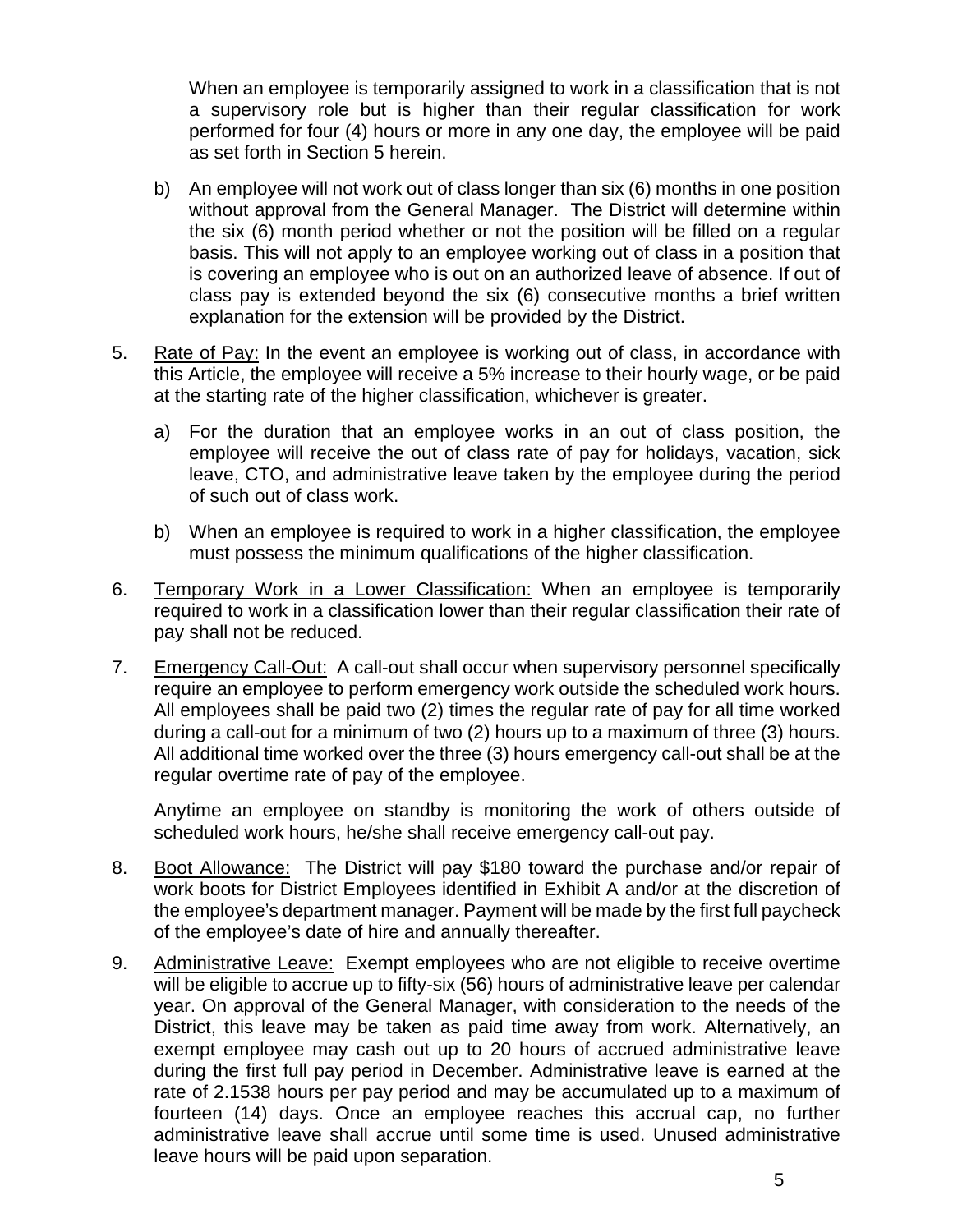- 10. Market Adjustment: The District commissioned a salary survey, which was completed by Ralph Anderson & Associates in May of 2021 ("Survey"). Effective the first full pay period in January 2022, the District, at its discretion will provide a market adjustment to those classifications identified as having a top step salary that is more than 5 percent below the median salary listed in the Survey. The amount of any market adjustment to be provided may be equal to the difference between the current salary for the position and a value that is 5 percent (5%) below the median. Eligibility for and the amount of any market adjustment will be determined after application of the cost of living adjustment provided by Section 11 below.
- 11. Cost of Living Adjustment:
	- a. Effective on the first day of the first full pay period after July 1, 2021, the District will apply a two percent (2%) cost of living adjustment to the salary ranges for all classifications in the unit.
	- b. Effective the first full pay period in January 2022, the District will apply a two percent (2%) cost of living adjustment to the salary ranges for all classifications in the unit.
	- c. Effective the first full pay period in January 2023, the District will apply a two percent (2%) cost of living adjustment to the salary ranges for all classifications in the unit.
	- 12.Compensation Survey: The District will retain a third party consultant to perform a compensation survey designed to compare the wage rates and benefits (i.e. total compensation) paid by the District to its employees with wage rates and benefits paid by reasonably comparable irrigation districts or similar agencies that operate under similar circumstances as the District for the same or comparable work. The final decision as to which agencies and job classifications will be deemed comparable will be made by the District with input from the consultant. The District will require that the survey be completed no later than six (6) months prior to the expiration of this Compensation Plan. The results of the survey will be communicated. It is understood that the survey results will be considered for an updated Benefits and Compensation Plan, however any changes to wage rates will not be dictated by the salary survey.
	- 13.Certification / Degree Pay Differential: Additional compensation of additional \$75/month for certification(s) received after January 1, 2022 above and beyond position minimums from accredited institutions, and which benefit the employee's knowledge to the betterment of the District, and is in line with existing classifications, and is agreed to in advance by employee and supervisor with approval of the General Manager.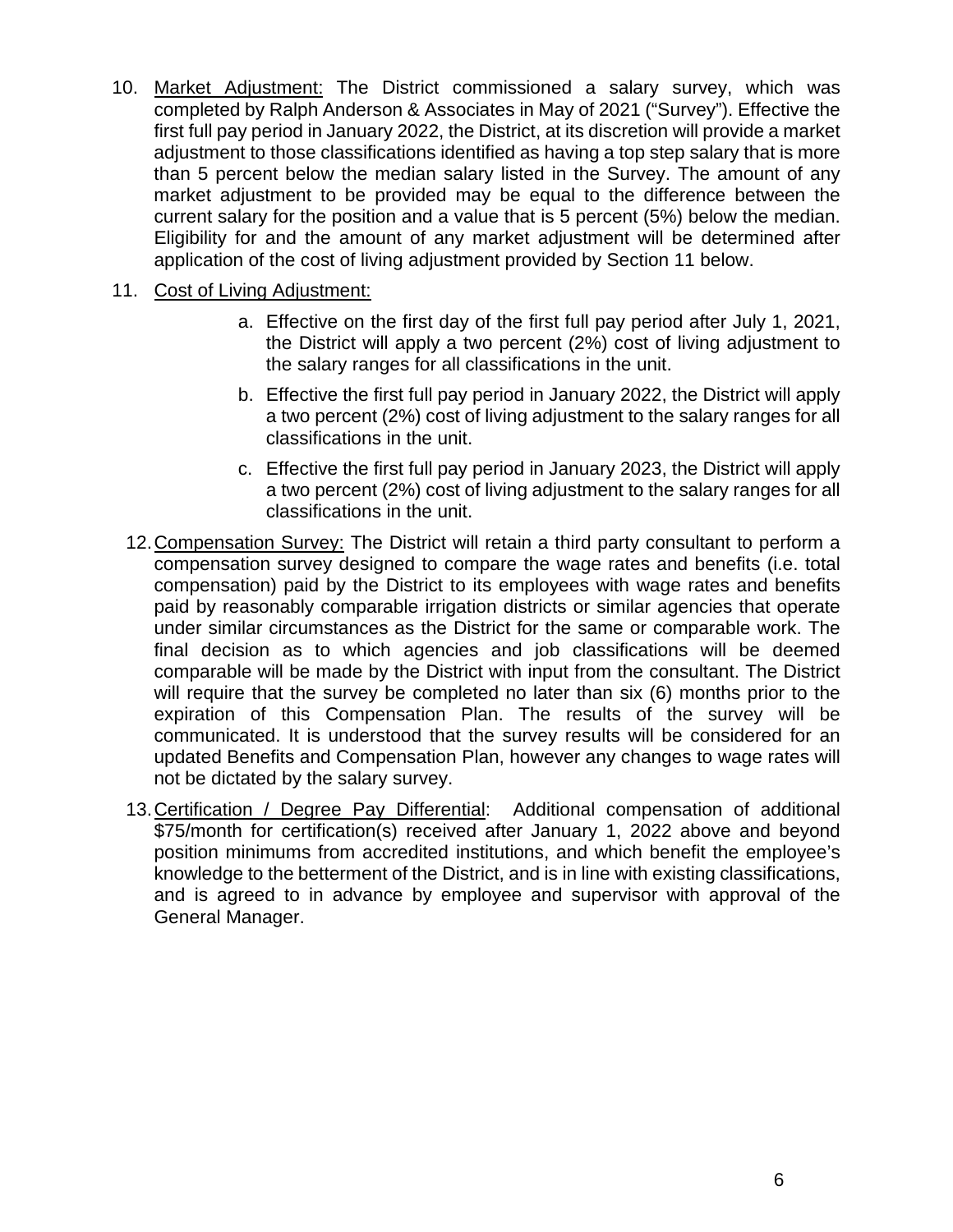#### **BENEFITS**

- 1. Industrial Accidents: On-the-job accidents are covered under the District's Worker's Compensation insurance policy. It shall be the duty of all employees to make an immediate report of an on-the-job accidental injury to their Supervisor or the Assistant General Manager. Employees who are on a Worker's Compensation leave of absence are required to exhaust all available accrued sick leave. Once sick leave is exhausted, the employee has the option to use any other available leave balances, prior to being placed on leave of absence without pay. While on leave of absence without pay, employees will not accrue sick leave, vacation leave, administrative leave, seniority, or CalPERS service credits.
- 2. Group Insurance Plan: The carriers, coverage, and terms and conditions of participation under the District's Group Insurance Plan are subject to change in accordance with the applicable provisions of Title I, Division 4, Chapter 10 of the California Government Code (Section 3500 et seq.) (Meyers-Milias-Brown Act).
	- a) The District contracts with CalPERS for health plan coverage for all regular and newly hired employees (eligibility to be defined by the "CalPERS health plan"). Booklets on the insurance plans will be available to all participants.
	- b) Employees may choose any plan offered by CalPERS. Additional premiums will be borne by the employee through payroll deductions and paid to CalPERS by the District each month; and the additional cost for monthly premiums will be deducted evenly from the first and second payroll period of each month. To the extent allowed by law, the District will attempt to deduct the employee's premium contribution from pre-tax dollars.
- 3. Direct Health Care Premium Contributions for Active Employees:

The District will pay the minimum premium contribution directly to CalPERS, as required by CalPERS regulations for each eligible employee.

4. Health Reimbursement Arrangement for Active Employees:

On January 1, 2009, a Health Reimbursement Arrangement (HRA) was established by the District and includes, but is not limited to, the terms and conditions set forth below:

- a) Calendar year-end rollovers of individual account balances are allowed; and,
- b) Individual account "caps" for "employee plus dependent coverage" and "employee only coverage" shall be as follows:

No contribution to an individual account shall be due when the balance in the individual employee account reaches the "cap" of \$8,000.00 for "employee plus dependent coverage" and, \$4,000.00 for "employee only." Once expenditures reduce the account balance below the cap, contributions will resume. Amounts not paid during the period of suspension shall be retained by the District and shall not accrue to the employee.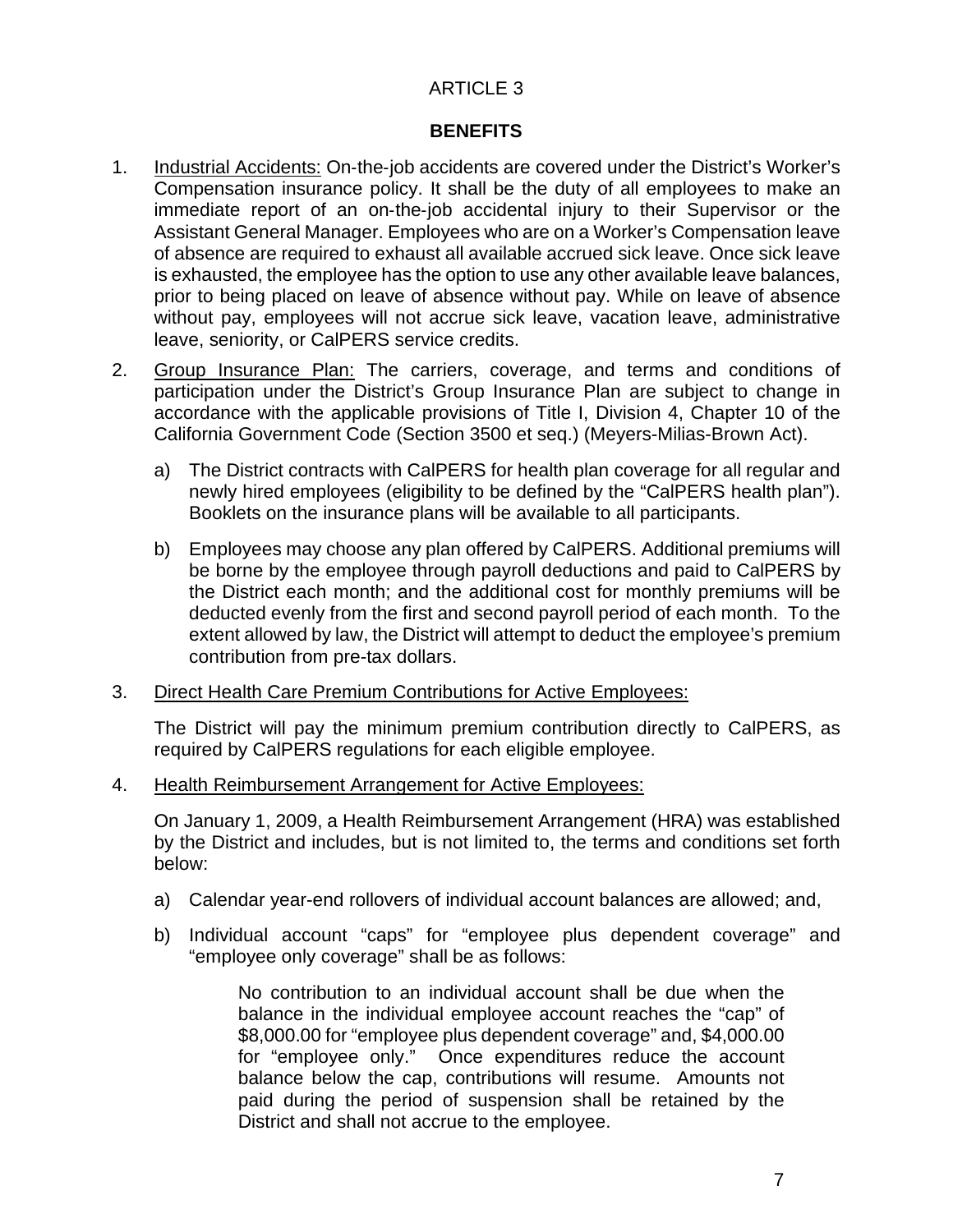- c) Eligible participants are regular employees enrolled in a District offered health care plan, eligible dependents, and others as defined by the Nevada Irrigation District Health Reimbursement Arrangement; and,
- d) Eligible health care expenses are defined by Internal Revenue Code Section 213(d); and,
- e) Eligible health care expenses that are common to both an HRA and a Flexible Spending Account (FSA) will be required to be reimbursed from the FSA before expenses are reimbursed from an individual's HRA account; and,
- f) Upon the death of an employee:
	- (i) HRA contributions to the individual's account will cease, and
	- (ii) Any balance in an HRA account at the time of the death of the employee must be used by the employee's eligible dependents within twelve 12 months from the date of the last HRA contribution or it is forfeited.

## 5. HRA Contribution Amount:

a. For calendar year 2021, the District will provide employees eligible to participate in District sponsored health insurance programs with the following monthly HRA contributions, based on their plan participation:

> Employee only \$1,231.56 per month Employee plus 1 dependent - \$1,809.06 per month Employee plus 2 or more dependents: \$1,914.06 per month

- b. Beginning January 1, 2022, the District's monthly contribution on behalf of an eligible employee will be calculated as follows:
	- The amount equal to the monthly contribution in the previous year for the purchase of the "employee only" Anthem Blue Cross Select HMO –Region 1; plus,
	- 75% of the increase between the previous year monthly premium to the current year monthly premium (at the "employee only" Anthem Blue Cross Select HMO – Region 1); plus,
	- \$472.50 for employee only, \$1,050.00 for employee plus one dependent, or \$1,155.00 for employee plus family.
- c. Beginning January 1, 2023, the District's monthly contribution on behalf of an eligible employee will be calculated as follows:
	- The amount equal to the monthly contribution in the previous year for the purchase of the "employee only" Anthem Blue Cross Select HMO –Region 1; plus,
	- 75% of the increase between the previous year monthly premium to the current year monthly premium (at the "employee only" Anthem Blue Cross Select HMO – Region 1); plus,
	- \$350.00 for employee only, \$1,050.00 for employee plus one dependent, or \$1,200.00 for employee plus family.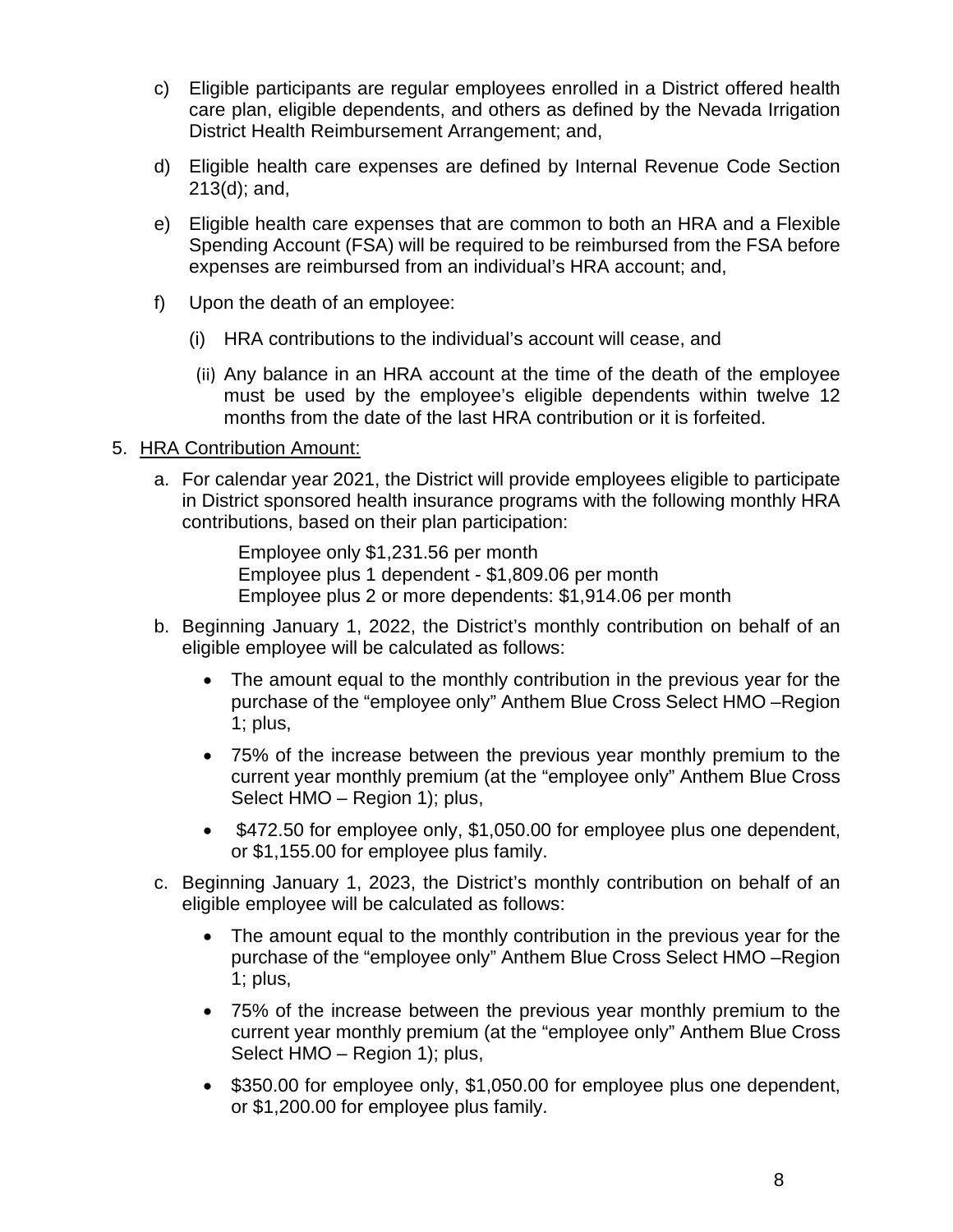- d) Eligible employees hired prior to October 27, 2021, waiving District medical coverage will receive a monthly contribution via payroll equivalent to fifty percent (50%) of the employee plus one dependent premium of the Anthem Blue Cross Select HMO- Region 1 plan.
- e) Eligible employees hired October 27, 2021 or later, waiving District medical coverage will receive a monthly contribution via payroll equivalent to fifty percent (50%) of the employee only premium of the Anthem Blue Cross Select HMO- Region 1 plan.
- 6. Newly Hired Regular Employees: The District will fund individual newly-hired regular employees' HRA accounts as follows:
	- a) Individual accounts will be set up for each "newly-hired regular employee" upon their successful completion of probation.
	- b) Newly hired regular employees will be eligible for an additional one-time lump sum contribution on the first day of the month following the successful completion of their probationary period. Such contribution will be calculated based upon the number of months the employee was eligible to participate in the District's health insurance program during their probationary period as follows:
		- (i) Upon the establishment of each individual account, a one‐time District contribution of \$500.00 will be made; PLUS
		- (ii) The number of eligible months preceding the completion of the probationary period less any premiums paid directly by the District to CalPERS on behalf of the employee for dependent care coverage during the employee's probationary period.
		- (iii) In no event will the newly hired regular employee's one-time contribution exceed the applicable HRA cap provided above.
- 7. Basic Life Insurance: The District's group life insurance plan includes coverage at two times (2X) the employee's current annual base salary up to the insurers cap at no cost to the employee. The District will pay the cost of life insurance coverage for the employee only, under the plans available to all District employees, which may change from time‐to‐time thereafter.
- 8. Supplemental Life Insurance: The District offers an optional supplemental life plan for employees and dependents, at the employee's expense.
- 9. Medicare Benefits: The District agrees to pay the employee's share of the Medicare contribution, 1.45% of payroll as required.
- 10. 457 Deferred Compensation Plan: The District contracts with various plan administrators to provide a 457 Deferred Compensation Plan, which is employee paid.
- 11. Dental Plan: The District will contribute 100% of premiums for dental insurance coverage for employees and their eligible dependents.
- 12. Vision Plan: The District will contribute 100% of premiums for vision insurance coverage for employees and their eligible dependents.
- 13. Disability Insurance: The District will continue to provide long term disability insurance coverage. The District will contribute 100% of premiums for such coverage for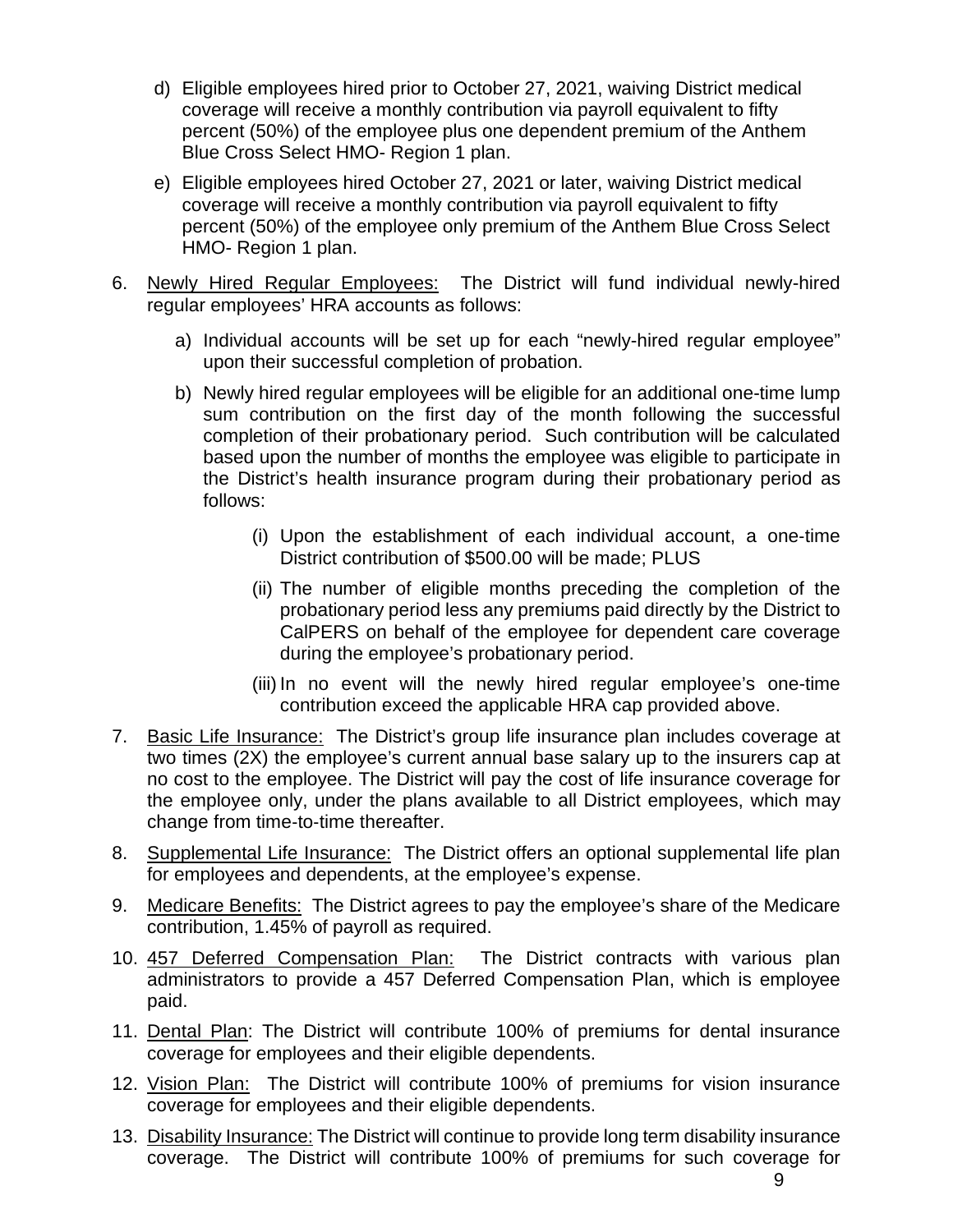employees. The District also agrees to offer a short term disability plan for employees, at a cost to employees of half the premium.

- 14. Air Ambulance: The District agrees to provide air ambulance coverage. The District will pay 100% of the annual membership cost for employees and families.
- 15. IRS 125 Flexible Spending Plan: The District provides an IRS 125 Flexible Spending Plan for employees in order to pay for other insurance, childcare, etc. The District offers training related to the flexible spending plan. An employee can contribute up to the maximum amount allowed by law.
- 16. Employee Assistance Program: The District provides an independently administered Employee Assistance Program.
- 17. Vacation: Vacation is provided pursuant to District policy.
- 18. Sick Leave: Sick Leave is provided pursuant to District policy.
- 19. Holidays: Holidays and holiday pay are provided pursuant to District policy.
- 20. Leaves of Absence and Other Leaves: Leaves of Absence and Other Leaves are provided pursuant to District policy.
- 21. Part-Time Employees: Part-time employees may not receive dental, vision, or longterm disability benefits. The employee will pay the difference between the pro-rated benefits provided and the premium cost through payroll deductions. Health and HRA benefits will be provided on a pro-rated bases. Dental, vision, long-term disability, retirement, life insurance, and other benefits will be restricted to those benefits or participation permitted under its terms, or carrier provisions, if any benefits or participation are available.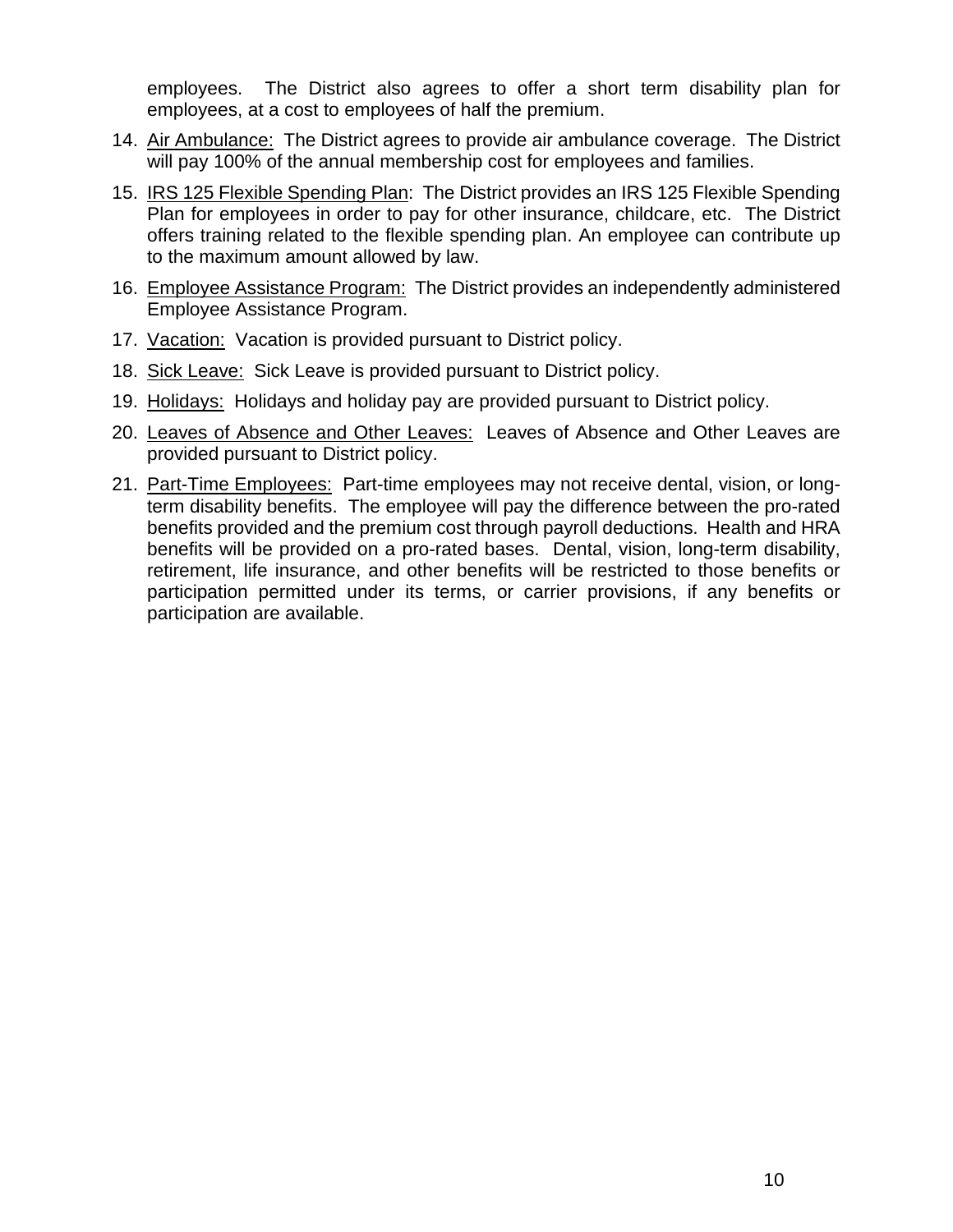# **BENEFITS FOR RETIREES**

- 1. Pension Benefits: The District participates in the California Public Emplovees' Retirement System (CalPERS) Plan. Pension benefits and plan participation are determined in accordance with applicable law and are generally based on an employee's date of hire and any previous membership in CalPERS. The District contracts with CalPERS to make the following pension plans available to eligible employees:
	- a. Employees Hired before May 10, 2012:
		- (i) 2.5 % @ 55 retirement plan. One‐year Final Compensation.
		- (ii) Employees will pay one hundred percent (100%) of the employee contribution, which is 8% of base salary.
	- b. Employees Hired on or after May 10, 2012 through December 31, 2012 and "Classic" CalPERS Members hired on or after January 1, 2013:
		- (i) 2.0 % @ 55 retirement plan, three‐year Final Compensation.
		- (ii) Employees will pay one hundred percent (100%) of the employee contribution, which is 7% of base salary.
	- c. Employees Hired on or after January 1, 2013 ("PEPRA" Members):
		- (i) 2.0 % @ 62 retirement plan, three‐year Final Compensation.
		- (ii) Employees will pay one hundred percent (100%) of the employee contribution, which is 6.75% of base salary.
- 2. Retiree Health Benefits: The District contracts with CalPERS for the purpose of providing employees and retirees with access to health insurance benefits. Participation in CalPERS Health insurance programs is determined in accordance with applicable law.

The District provides all retirees who participate in CalPERS health insurance plans and who qualify as District "annuitants" with a minimum contribution towards health insurance benefits offered by CalPERS. This minimum contribution is determined by CalPERS and will be paid by the District directly to CalPERS.

- 3. Retiree HRA Accounts:
	- a. Conversion Upon Retirement: The HRA Account of any employee who retires from District service will be converted to a retiree HRA account. District retirees will continue to retain the ability to draw on their HRA Account and claim reimbursement for qualifying health expenses for themselves and their eligible dependents. To be considered a retiree, an employee must separate from District service and begin drawing pension benefits from CalPERS within 120 days of their date of separation.
	- b. HRA Contributions: Retirees from District service may be eligible to receive post-employment contributions to their retiree HRA accounts. The amount of any such contribution will be determined based on the retiree's date of hire, date of retirement and length of service, as follows: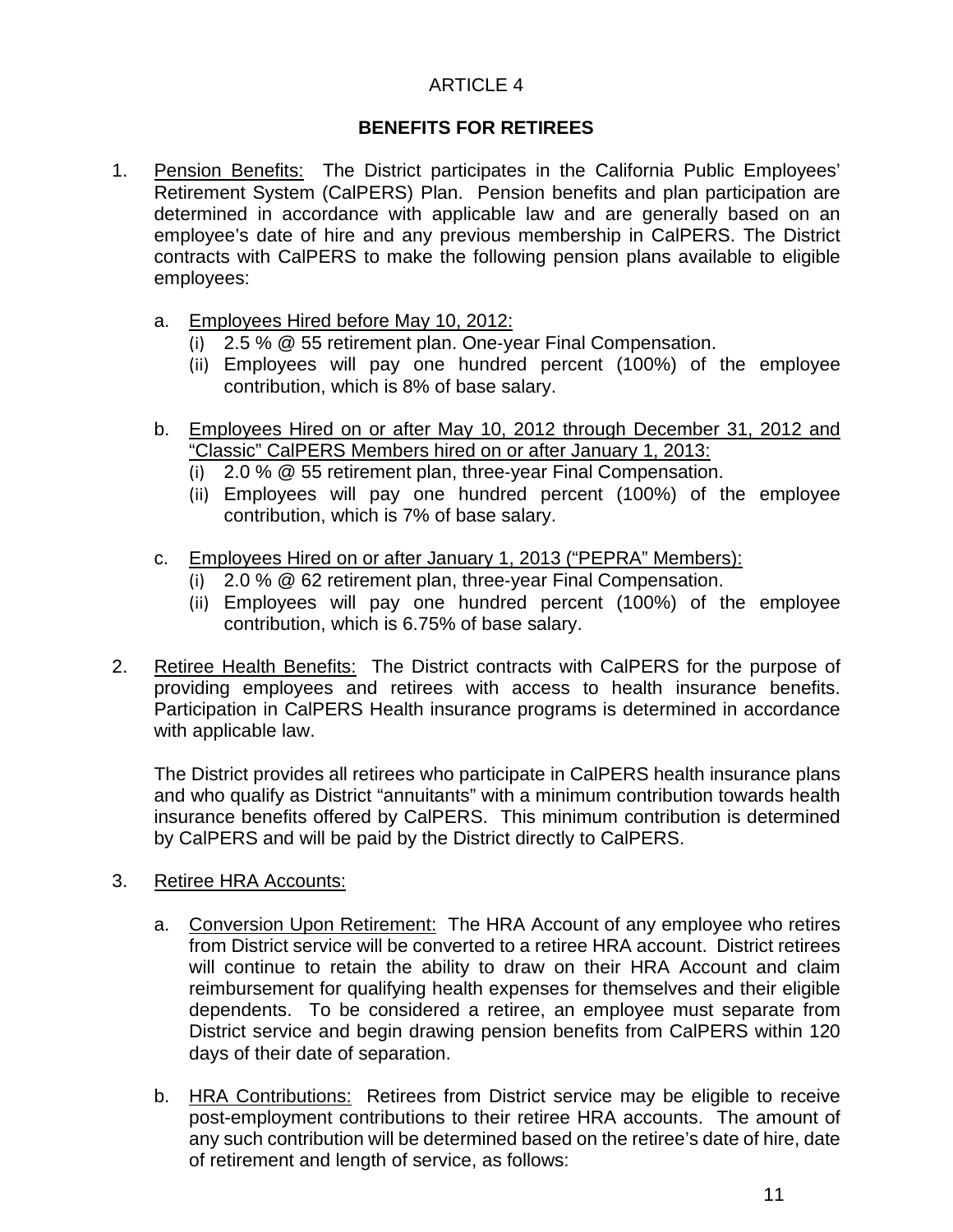- (i) Employees Hired before May 10, 2012: Employees who were hired before May 10, 2012 and who retire from the District (either a disability retirement or a service retirement) after completing at least ten (10) years of service are eligible to receive a monthly District contribution to their retiree HRA in an amount equal to the cost of the employee only premium for the PERS Platinum Plan Region 1, as determined on the date of the employee's retirement, minus any minimum contribution paid directly to CalPERS, as a monthly contribution to the Retiree's HRA Account.
- (ii) Employees Hired on or after May 10, 2012: Employees who were hired on or after May 10, 2012 and who retire from the District after completing at least ten (10) years of service (either a disability or service retirement) are eligible to receive a monthly District contribution to their HRA in an amount equal to 25% of the cost of the employee only medical premium for the PERS Choice Region 1 rate, as determined on the date of the employee's retirement, minus the minimum contribution paid directly to CalPERS, as a monthly contribution to the retiree's HRA.

Eligible employees shall receive an additional 2.5% of the employee only medical premium for each year of service in excess of ten years, up to a maximum of twenty years, resulting in a maximum formula calculation equal to 50% of the cost of the employee only medical premium for the PERS Choice Region 1 rate, as determined on the date of the employee's retirement, minus the minimum contribution paid directly to CalPERS.

- (iii) Employees Hired on or after January 1, 2022: Employees hired on or after January 1, 2022 are not eligible to receive a post-employment District contribution to a retiree HRA account.
- c. HRA Cap: Individual account caps for a retiree HRA account shall be equal to \$4,000. No contribution to a retiree account shall be due when the balance in the retiree's account reaches the "cap." An employee whose Active HRA Account balance exceeds the Retiree cap on the effective date of their retirement, will still be permitted to draw down on those amounts in excess of the cap. However, once the retiree's balance is at or below the cap, the cap will be enforced.
- d. Termination of Contributions: District retiree HRA contributions will cease upon the date of death of the retiree. The balance in a retiree HRA account will be available for use by the Retiree's eligible dependents for qualified claims and according plan terms and applicable law. Any HRA account balance remaining 12 months after the retiree's date of death will be forfeited.
- e. Effect of Medicare: Upon attaining eligibility to participate in Medicare Part B benefits, the formula used to calculate the District's contribution to an eligible retiree's HRA will be adjusted to be based on the premium for participation in a Medicare supplement plan, minus any minimum contribution paid directly to CalPERS. For employees who retired on or prior to June 30, 2021, the Medicare supplement plan rate used for this calculation will be no greater than the PERS Choice Medicare supplement plan rate that was in effect on the date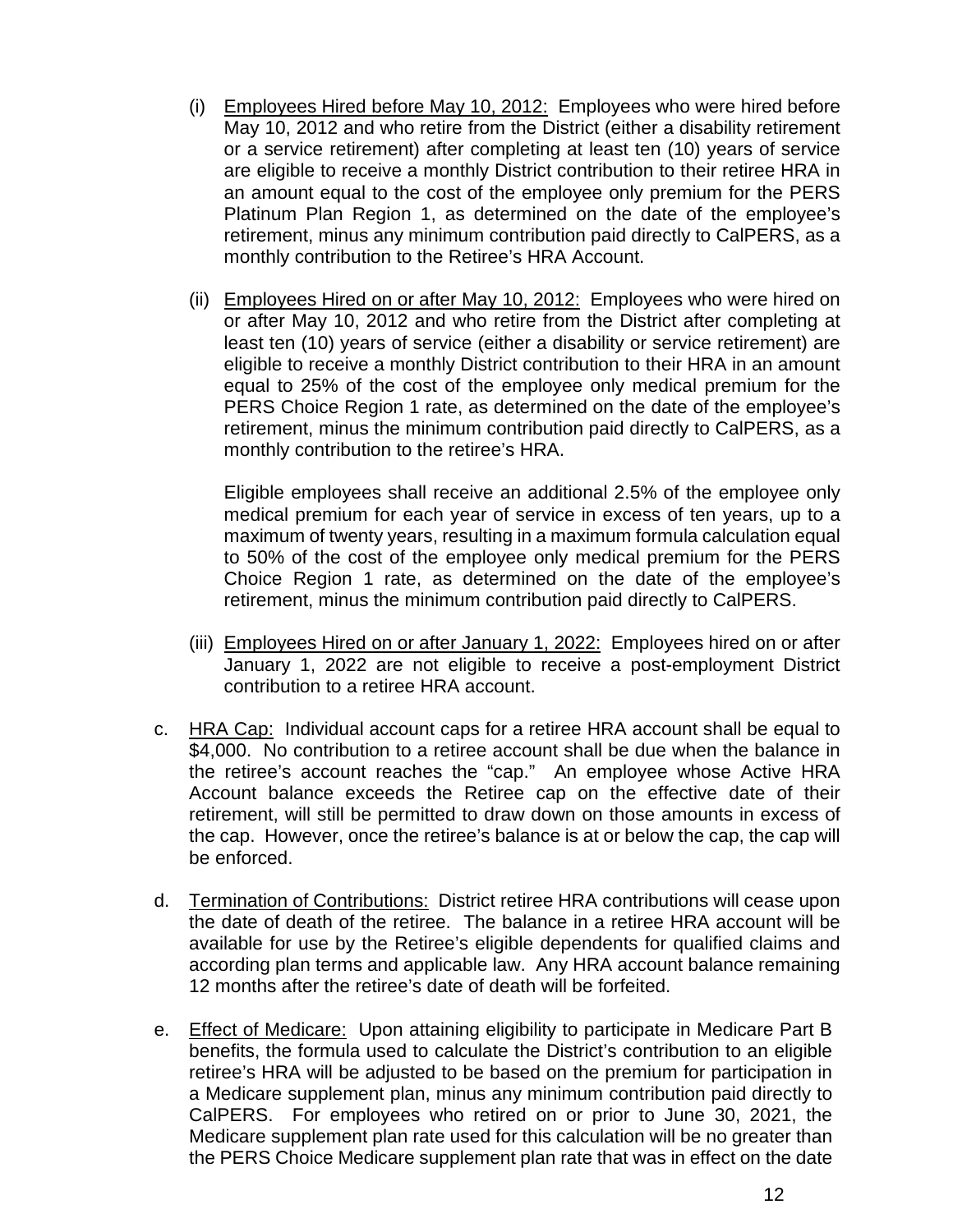of the employee's retirement from District service. For employees who retire on or after July 1, 2021, the Medicare supplement plan rate used for this calculation will be no greater than the PERS Platinum Medicare supplement plan rate in effect on the date on which the retired employee becomes eligible for Medicare.

4. Life Insurance: Employees who retire from the District after completing ten (10) years of service are eligible to receive District provided life insurance benefits from their date of retirement. Coverage will be \$50,000 and is subject to the Plan's benefit reduction by age.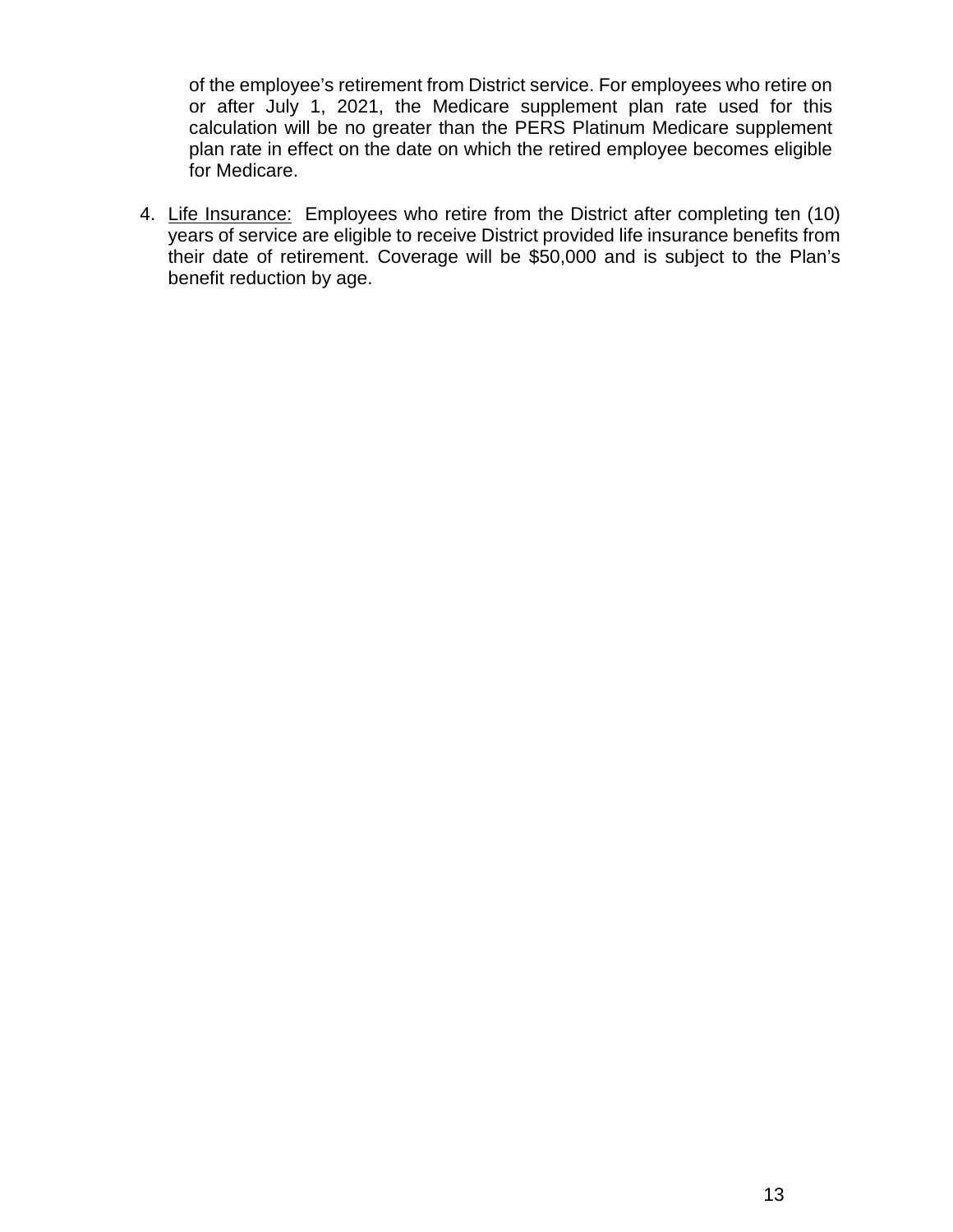## **HOURS AND OVERTIME**

- 1. Standard Workweek Definition: Except for those employees working an alternative work schedule as described in this Article, the basic workweek for District employees will be five consecutive eight hour work days. For purposes of calculating overtime, the work week or work period for employees assigned a standard work schedule begins on Monday at 12:00 a.m. and ends on Sunday at 11:59 p.m.
- 2. Standard Workday: Except for those employees working an alternative work schedule, the standard workday shall run from 12:00 midnight to 11:59 p.m. As a general rule, the regular hours of work for employees will be from 7:30 a.m. to 6:00 p.m., with one (1) hour for lunch. The Department Manager, at their discretion may set different work schedules for some or all of the employees in the Department, and may change work schedules as necessary for the proper operation of the Department.
- 3. Alternative Schedules: An employee may work an alternative work schedule with the written permission of the employees Department Manager. The alternative work schedule may be ended by the Department Manager and the employees schedule changed to a different alternative work schedule or the standard work schedule. The District may change the employee's work period when an employee begins and/or ends working an alternative schedule. The alternative work schedules are listed in the table below.
	- a) General working hours for 9/80, 4/10s and 3/12 schedules (as described below) will be between 6:30 a.m. and 6:00 p.m. with non-exempt employees receiving either an unpaid 30 to 60 minute lunch period. Starting and ending times, as well as lunch periods, will be at the discretion of the Department Manager.
	- b) The District will pay 5% night shift differential for all hours worked between 6:00 p.m. and 6:00 a.m. for employees regularly assigned to the night shift work schedule.

| <b>Work Schedules</b>                                                                            | <b>Overtime</b><br>Compensation -<br>non-exempt<br>employees                                                                                                                                                                                     | <b>Sick</b><br>Leave,<br>Vacation                                       | Holiday                                                                                                  |
|--------------------------------------------------------------------------------------------------|--------------------------------------------------------------------------------------------------------------------------------------------------------------------------------------------------------------------------------------------------|-------------------------------------------------------------------------|----------------------------------------------------------------------------------------------------------|
| 9/80s<br>The work schedule<br>is eight 9 hour days<br>and one 8 hour day<br>per pay period. (3a) | Non-exempt employees<br>shall be compensated at<br>the overtime rate for all<br>hours worked in excess<br>of 9 hours in a single<br>day, or excess of 8<br>hours on the scheduled<br>8 hour day, or in excess<br>of 80 hours in a pay<br>period. | 9 Hours per<br>day off, or 8<br>hours on the<br>scheduled 8<br>hour day | 8 Hours per<br>holiday. The<br>balance will<br>be made up<br>with floating,<br>vacation, or<br>CTO hours |
| 4/10s<br>The workday is 10<br>consecutive hours<br>of work. The work<br>schedule is four         | $Non-exempt$<br>employees shall be<br>compensated at the<br>overtime rate for all<br>hours worked in excess                                                                                                                                      | 10 Hours per<br>day off                                                 | 8 Hours per<br>holiday. The<br>balance will<br>be made up<br>with floating,                              |

c) The Department Manager or their designee will consider employee's seniority within the classification in establishing priority for shift work scheduling.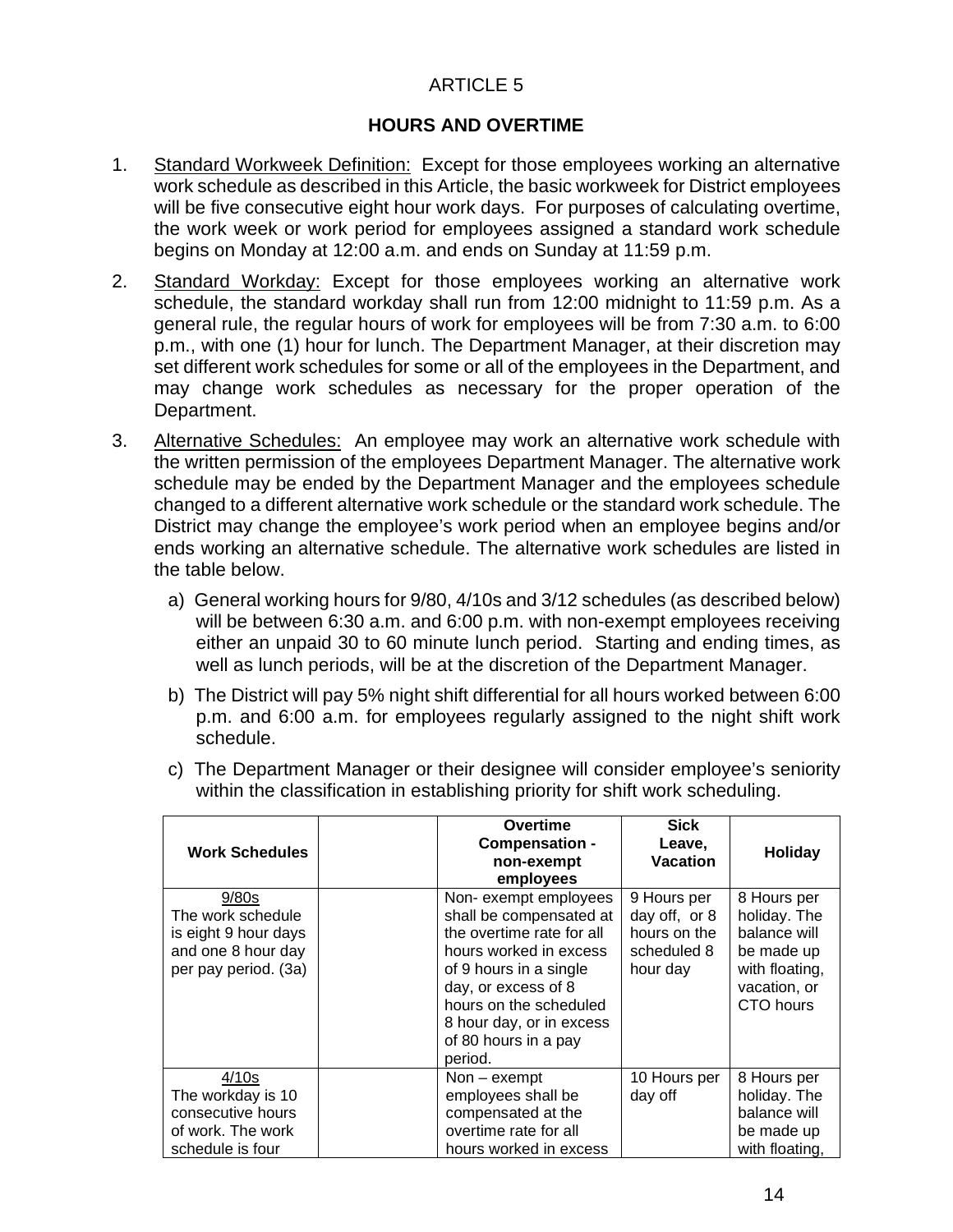| days per seven day<br>workweek. (3a)                                                                                                                                                                                                                                                                                                                                                       | of 10 in a single<br>workday or in excess of<br>40 hours in a<br>workweek.                                                                                                                                                                                                                                                     |                                                                      | vacation, or<br>CTO hours                                                                                |
|--------------------------------------------------------------------------------------------------------------------------------------------------------------------------------------------------------------------------------------------------------------------------------------------------------------------------------------------------------------------------------------------|--------------------------------------------------------------------------------------------------------------------------------------------------------------------------------------------------------------------------------------------------------------------------------------------------------------------------------|----------------------------------------------------------------------|----------------------------------------------------------------------------------------------------------|
| 12 hour shift plan<br>The workday is 12<br>consecutive hours<br>of work. The<br>schedule is three<br>12 hour workdays<br>during a seven day<br>workweek on the<br>short week.<br>followed by three<br>12-hour workdays<br>and one 8 hour<br>workday during the<br>alternating seven<br>day workweek (long<br>week) for a total of<br>80 hours during two<br>consecutive weeks.<br>(3b)(3c) | Non-exempt<br>employees shall be<br>compensated at the<br>overtime rate for all<br>hours worked in excess<br>of 12 in a single<br>workday, or in excess of<br>eight on the single 8<br>hour work day during<br>the long week, or in<br>excess of forty four 44<br>in the long week or in<br>excess of 36 in the<br>short week. | 12 Hours per<br>day, or 8<br>hours on the<br>scheduled 8<br>hour day | 8 Hours per<br>holiday. The<br>balance will<br>be made up<br>with floating,<br>vacation, or<br>CTO hours |

- 4. Overtime Definition: Non-exempt employees are eligible to receive overtime compensation. Overtime is defined as
	- a) Time worked in excess of forty (40) hours in a workweek, unless an alternate work week is established in accordance with Item 3;
	- b) Time worked in excess of eight (8) hours on a scheduled workday, unless an alternate work week is established in accordance with Item 3;
	- c) Time worked on a non-scheduled workday;
	- d) Time worked outside of regular hours on a workday, for those periods and under those conditions specified in paragraphs 7 and 8 hereafter; and
	- e) Time worked on a holiday.
- 5. Temporary Schedule Change: The District may schedule employees to work for periods other than their regular or scheduled work hours.
- 6. Overtime and Schedule Changes: Time worked outside of regular or scheduled work hours on a workday shall be compensated as follows:
	- a) Whenever other legally responsible public authority directs, or the needs for providing proper service to the public require the regular hours of work for employees may be scheduled at times other than between 7:00 a.m. and 5:00 p.m. In such an event, the regular hours of work shall consist of consecutive hours and shall include time to eat a meal near the midpoint of such shift. This mealtime shall be compensated for by the District. Such work periods may overlap or be scheduled in shifts. If the District gives less than seventy-two (72) hours' notice to the employee prior to the commencement of a new work period or shift, the provisions of Section 7b of this Article shall apply. If the District provides seventy-two (72) hours or more notice prior to the commencement of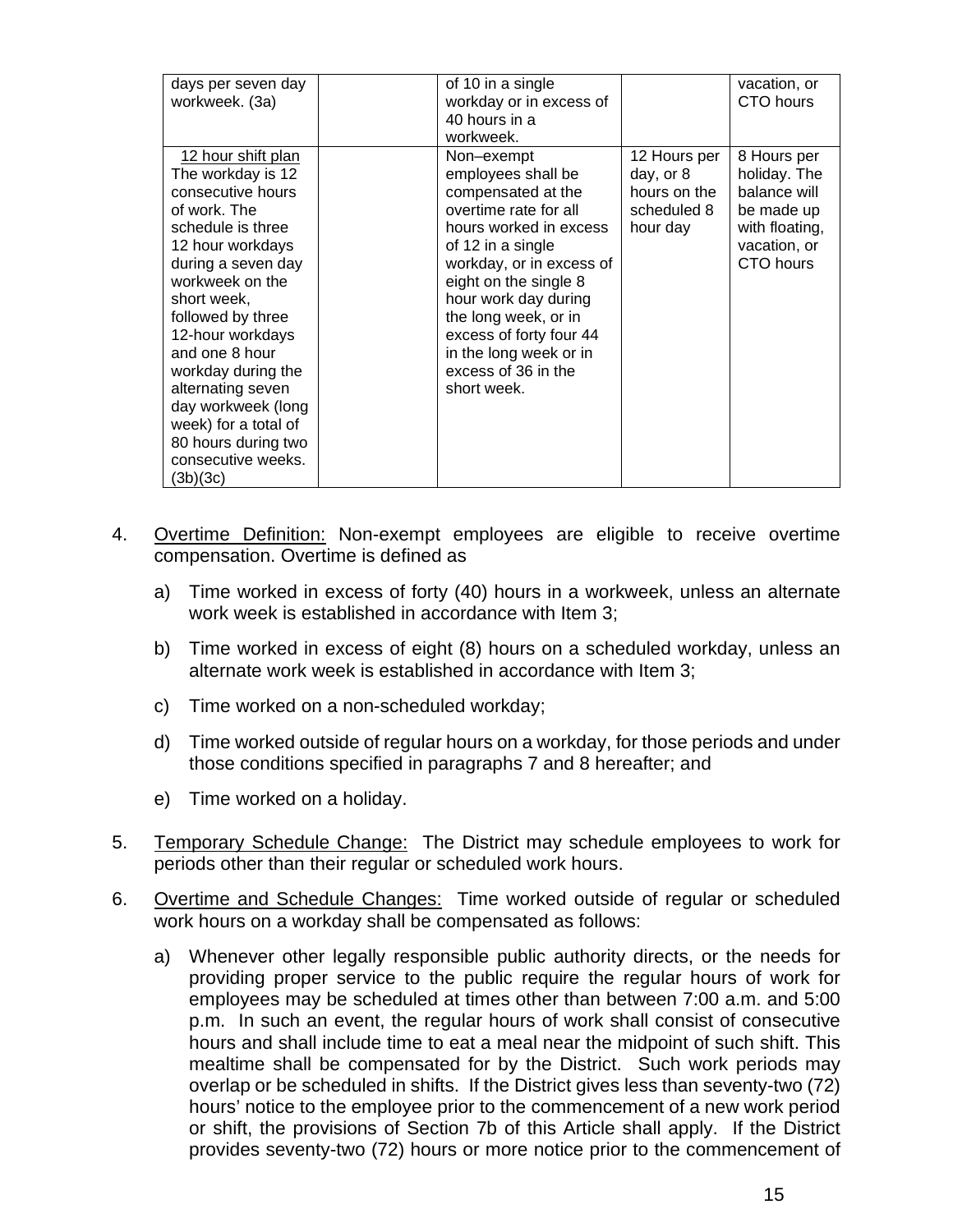a new work period or shift, such work period or shift for an employee may be established by the District without payment of any overtime compensation.

- b) Overtime shall be paid for the time actually worked outside of regular work hours during the first two (2) days (forty-eight [48] hours) after commencement of alteration of the work hours. Commencement of alteration of work hours shall be defined as the first hour of the shift worked outside of regular work hours. The alteration of work hours after the elapse of the two (2) day period specified above shall not entitle the employee to further overtime pay for time worked outside of regular work hours. If the employee returns to the normal hours of work for four (4) workdays or more, the provisions of this section shall again become operative and overtime shall be paid for any time actually worked outside of the regular work hours during the first two (2) days after commencement of alteration of work hours.
- 7. Scheduling and Approval of Overtime: The District will attempt to schedule work and personnel to minimize overtime. When necessary, and at the sole discretion of the supervisor, overtime may be required.
- 8. Compensation Rate: Compensation for overtime work will be at either a) one and one-half (1½) times the regular straight time rate, or b) Compensatory Time Off (CTO) at one and one-half (1½) times the hours worked, at the request of the employee.
- 9. Compensatory Time Accrual Limit: If, in the judgment of the District, CTO is granted when work is required in excess of the number of hours normally assigned during any workweek, the following provisions will apply. All CTO to be used will be approved by the Department Manager.
- 10. CTO Balance Limit: The CTO Balance is the number of hours in the employee's CTO bank at a specific point in time. A maximum balance limit of eighty (80) CTO hours will be allowed in the CTO bank at any one time. The employee will be compensated with pay for any overtime worked when their CTO balance is at or above eighty (80) hours. Once the CTO balance is below eighty (80) hours, accrual may occur again. The General Manager, or designee, may establish a more restrictive balance limit when and if necessary.
- 11. CTO Accrual Limit: Accrual is the total number of overtime hours converted to CTO and placed in the CTO bank during the fiscal year. A maximum annual accrual limit of one hundred sixty (160) CTO hours will be allowed. The employee will be compensated with pay for any overtime worked after the accrual limit has been reached. The General Manager, or designee, may establish a more restrictive Balance Limit when and if necessary.
- 12. CTO Rollover/Pay Option: Prior to the last full payroll period of each fiscal year end, the employee will be given a one‐time option to rollover, all or a portion of their CTO hours, in their CTO bank. The maximum amount of CTO hours that can be rolled over into the next fiscal year will be sixty (60). The employee shall be paid for any remaining CTO hours that are not rolled over.

An employee may cash out all or a portion of their CTO hours, in their CTO bank, during the last full payroll period in June and the last full payroll period in December. In addition, at the sole discretion of the General Manager, the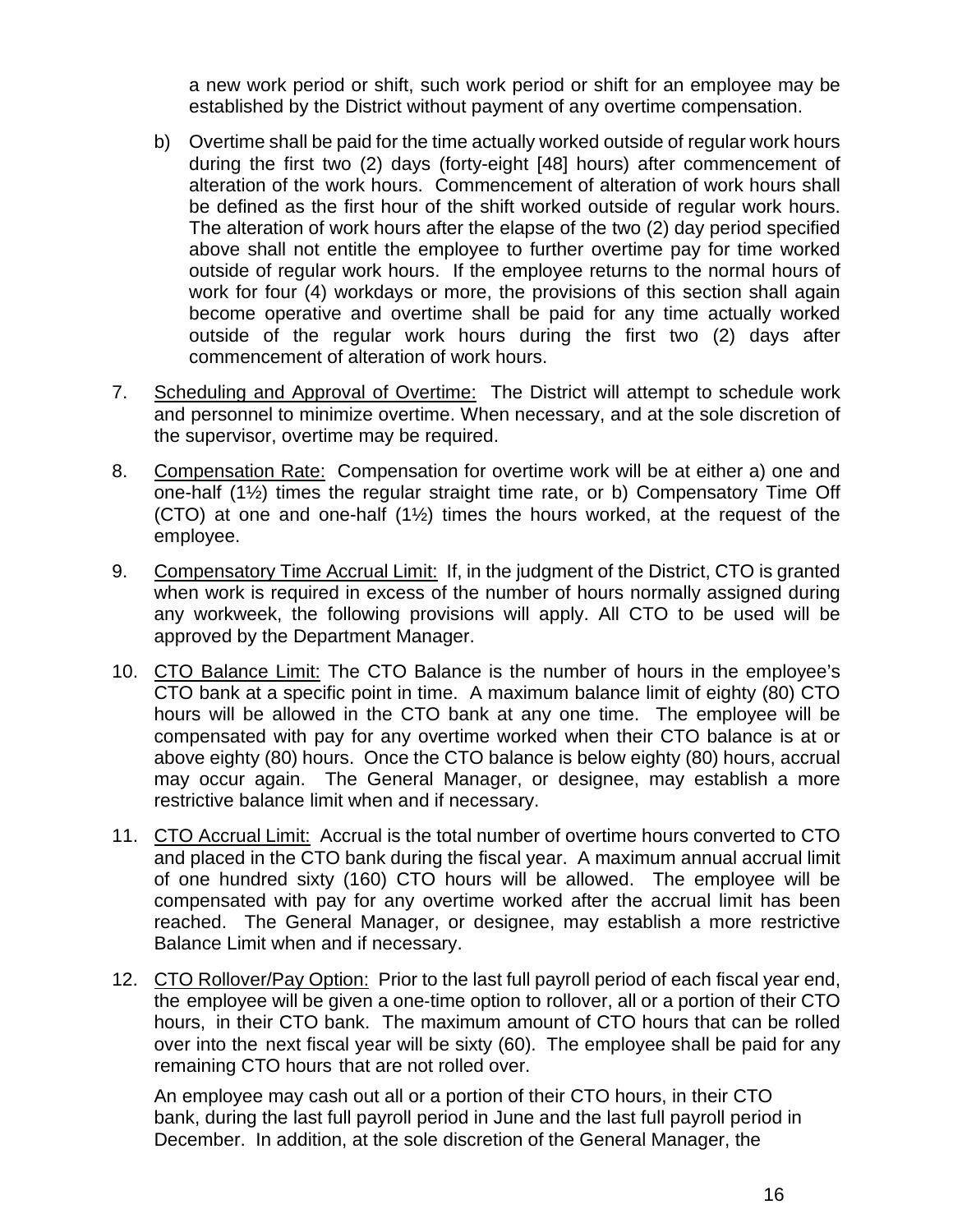General Manager may, at any time during the fiscal year, authorize a CTO cash payout to an employee experiencing a severe financial hardship.